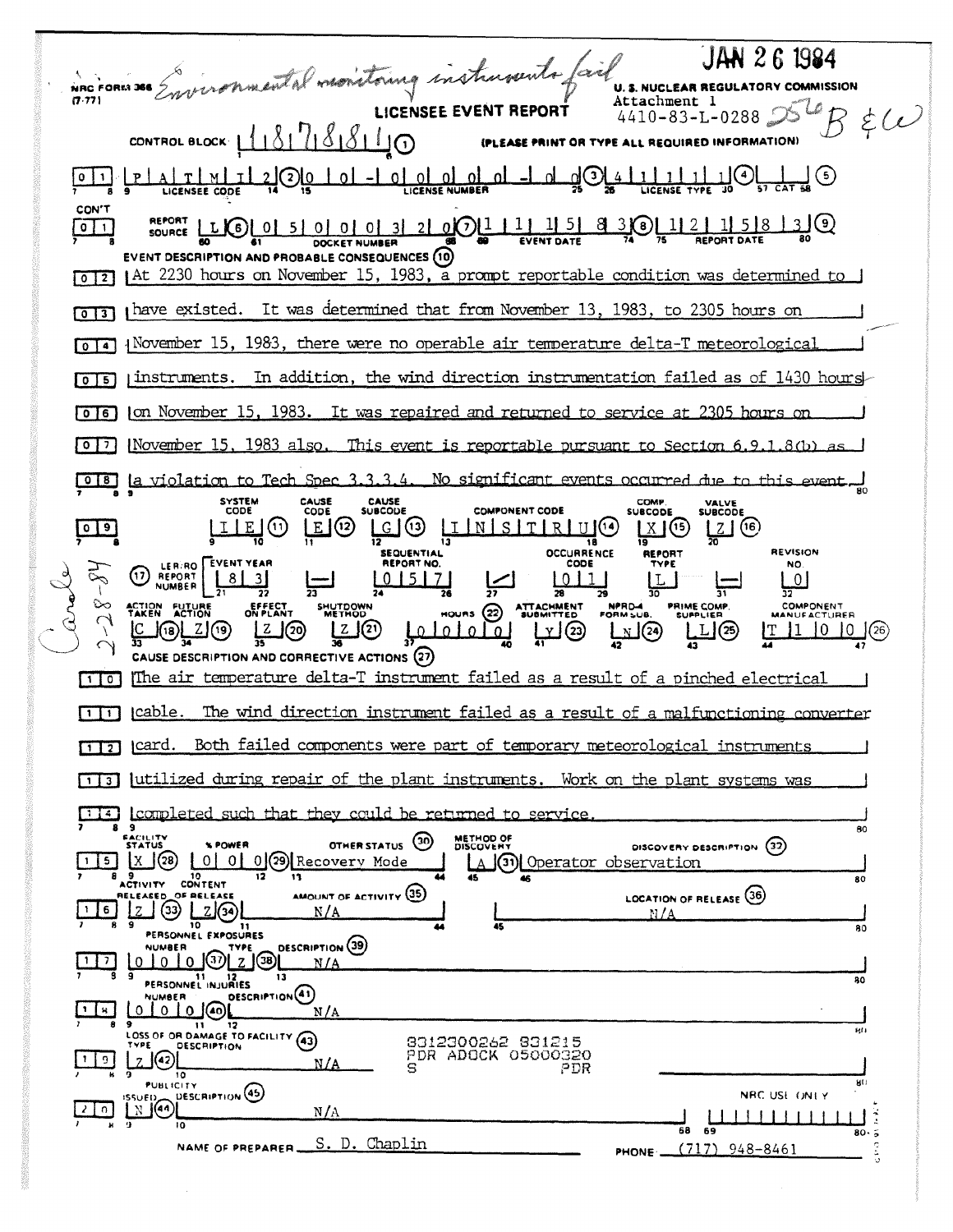Attachment 2 4410-83-L-0288

LER 83-057/01L-0 EVENT DATE - November 15, 1983

## I. EXPLANATION OF THE OCCURRENCE

 $\mathcal{A}_{\mathcal{C}}(\mathbf{x}_i)$  ,

At 2230 hours on November 15, 1983, a prompt reportable condition was determined to have existed. It was determined that from November 13, 1983, to 2305 hours on November 15, 1983, there were no operable air temperature delta-T meteorological instruments. In addition, the wind direction instrumentation failed as of 1430 hours on November 15, 1983.

On November 14, 1983, the Unit 2 Control Room day shift (7-3) found the air temperature delta-T meteorological instrumentation was inoperable. Unit 2 Control Room personnel checked with the Unit 1 Control Room to determine the status of their delta-T instrumentation. Unit 1 reported their delta-T instrumentation was operable.

On November 14, 1983, at approximately 1800 hours during performance of shift and daily checks, it was discovered that the Units 1 and 2 wind direction instrumentation had failed at 1430 hours. Repair efforts were initiated since the failure of both wind direction instrumentation channels placed Unit 2 into the action statement of Section 3.3.3.4 of the Technical Specifications. During the repair of the failed instrumentation it was identified that the Unit 1 air temperature delta-T instrumentation had in fact failed on November 13, 1983, at the same time the Unit 2 air temperature delta-T instrumentation had failed. As a result, the action statement of Technical Specification 3.3.3.4 was exceeded.

The failed meteorological instrumentation channels were restored to service at approximately 2305 hours on November 15, 1983.

Both conditions exceeded the requirements of the action statement of Technical Specification 3.3.3.4 and are, therefore, considered reportable pursuant to Technical Specification 6.9.1.8(b) of the Interim Recovery Technical Specifications.

### II. CAUSE OF THE OCCURRENCE

The failure of the meteorological instrumentation was caused by two separate problems. The delta-T air temperature instrumentation failed because a transmitting wire was pinched in a junction box cover closure point while work was being performed on the system. This resulted in the wire cracking during normal flexing, thereby impairing the conductivity of the conductor.

The wind direction indicator failed when the Teledyne Geotech Wind direction converter card, Model No. 40.21-3, malfunctioned electronically.

NOTE: The failed components were part of temporary wind speed, direction, and air temperature delta-T instruments. The temporary instruments were being utilized while extensive work/improvements were being accomplished on the existing plant (TMI-1 and TMI-2) meteorological instruments.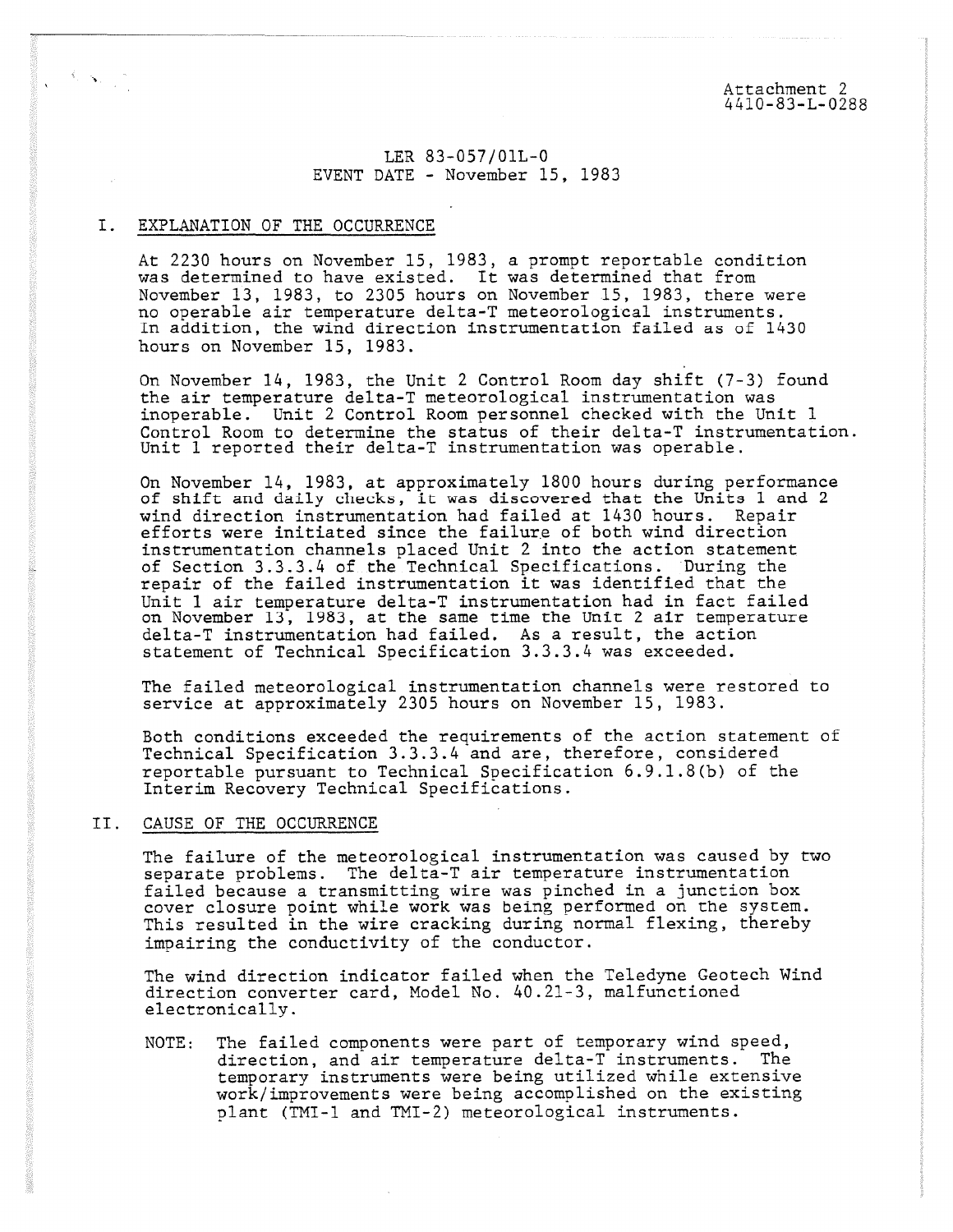## III. CIRCUMSTANCES SURROUNDING THE OCCURRENCE

At the time of the occurrence, the Unit 2 facility was in a long-term cold shutdown state. The reactor decay heat was being removed via loss to ambient. Throughout the event there was no effect on the Reactor Coolant System or the core.

# IV. CORRECTIVE ACTIONS TAKEN OR TO BE TAKEN

The wind direction converter card and the pinched signal cable were replaced. During their replacement, the task of rewiring the existing meteorological station was completed such that it could be returned to service.